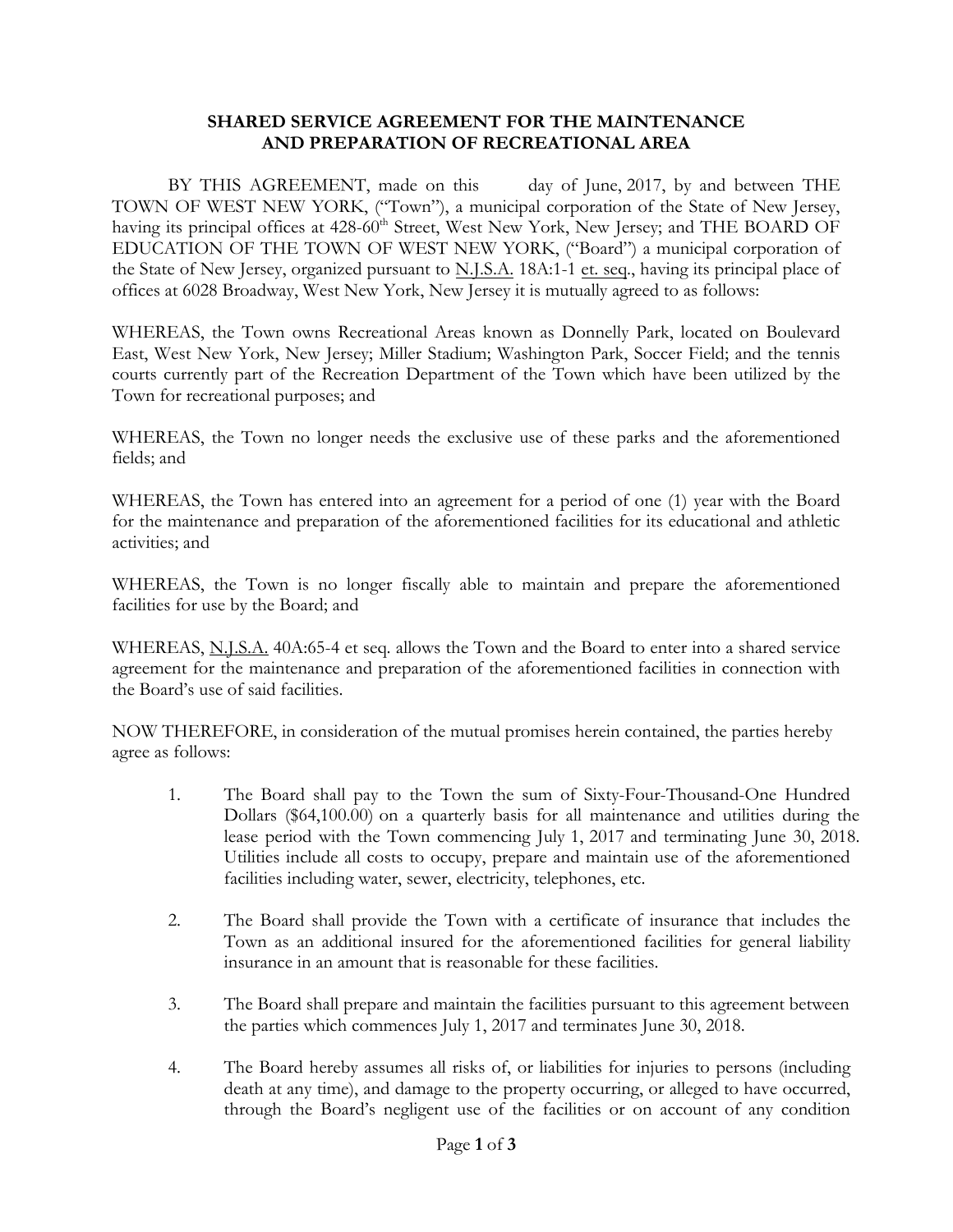created by the Board or occurring during the Board's negligent use, preparation or maintenance of the facilities, and to the extent of the Board's liability for same, shall indemnify and hold harmless and defend the Town, its elected or appointed officials, and its employees from and against any and all losses and expenses resulting from or in connection with claims, demand, actions, suits, and judgments which may be made, instituted, or recovered against the Town, its elected or appointed officers or employees for the use of the aforementioned facilities.

- 5. Neither party to this Agreement shall assign, transfer, or sublet this Agreement, or any part thereof without written consent of the other; and should either party assign, transfer, or sublet this Agreement, or any part thereof without the prior written consent of the other, then and in such event, either party may, at its option, forthwith cancel this Agreement by giving thirty (30) days written notice of same.
- 6. The failure of either party to insist upon strict performance of any of the covenants or conditions of this Agreement or to exercise any option herein conferred in any one or more instances, shall not be construed as a waiver or relinquishment for the future of any such covenants, conditions or options, but the same shall be and remain in full force and effect. This agreement shall be construed, governed by, and interpreted in accordance with the laws of the State of New Jersey. In no event shall this Agreement, or any Agreement entered into by either party in furtherance of this Agreement, including any Agreement between the Town and any other party contracting therewith, provide for or permit arbitration of any dispute.
- 7. If any part of this Agreement or application thereof to any person or circumstance shall, for any reason, be adjudged by a Court of competent jurisdiction to be invalid, such Judgment shall not affect, impair, or invalidate the remainder of this Agreement which is hereby declared to be severable. Moreover, to the extent necessary, this Agreement shall be reformed in accordance with the intent of this Agreement so as to permit said Agreement to continue to its expiration.
- 8. Written notices given under this Agreement shall be by certified mail, returned receipt